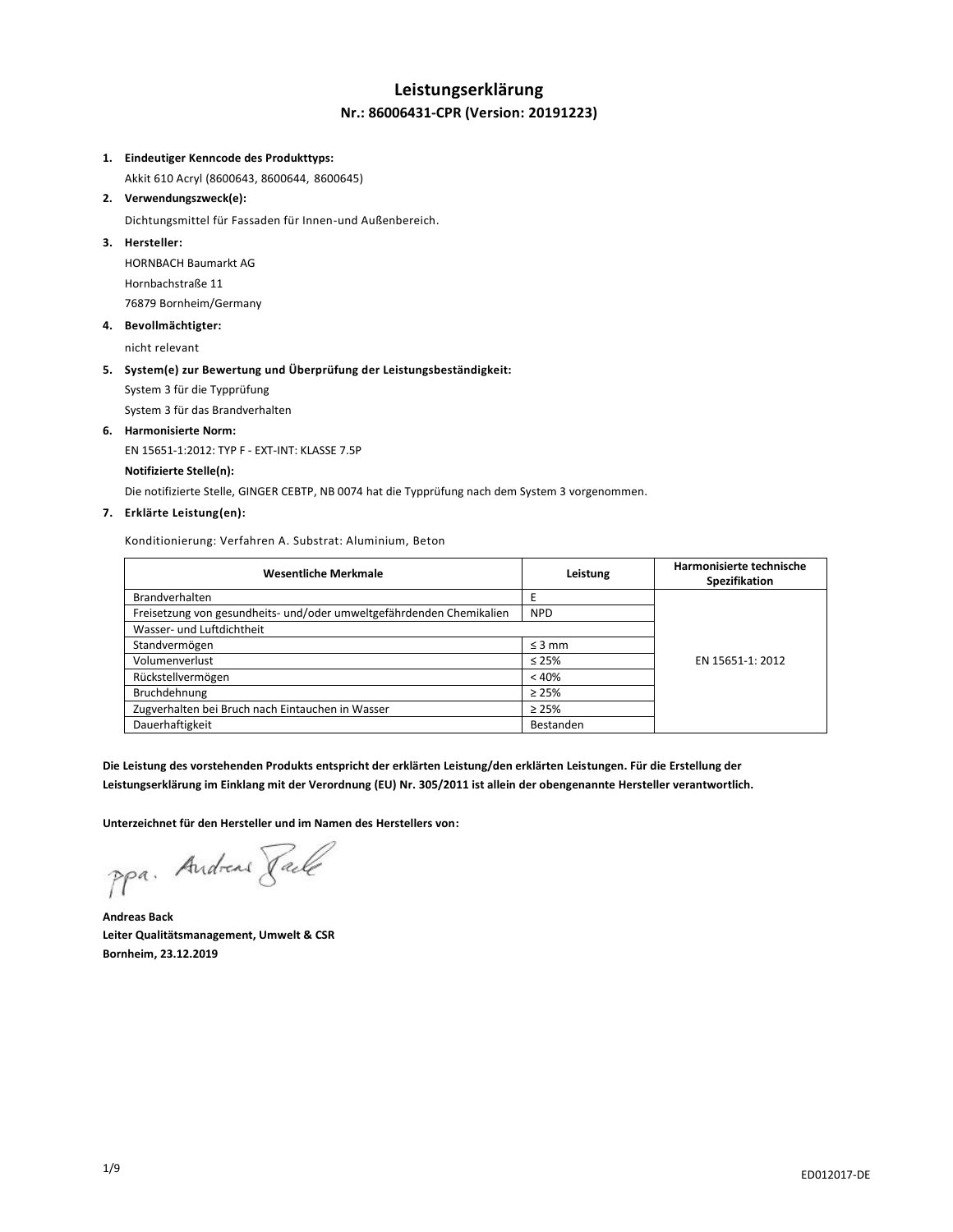## **Declaration of Performance No 86006431-CPR (Version: 20191223)**

**1. Unique identification code of the product-type:**

Akkit 610 Acrylic (8600643, 8600644, 8600645)

**2. Intended use/es:**

Sealant for interior and exterior facades.

**3. Manufacturer:**

HORNBACH Baumarkt AG Hornbachstraße 11 76879 Bornheim/Germany

**4. Authorised representative:**

not relevant

**5. System/s of AVCP:**

System 3 for the type test System 3 for reaction to fire

# **6. Harmonised standard:**

EN 15651-1:2012: TYP F - EXT-INT: CLASS 7.5P

## **Notified body/ies:**

The notified body, GINGER CEBTP, NB 0074, has performed the type test following system 3.

### **7. Declared performance/s:**

Conditioning: Procedure A. Substrate: Aluminium, Concrete

| <b>Essential characteristics</b>                              | Performance | Harmonised technical specification |
|---------------------------------------------------------------|-------------|------------------------------------|
| Reaction to fire                                              |             |                                    |
| Release of chemicals harmful to health and/or the environment | <b>NPD</b>  |                                    |
| Water- and air-tightness                                      |             |                                    |
| Stability                                                     | $\leq$ 3 mm |                                    |
| Loss of volume                                                | $\leq 25\%$ | EN 15651-1: 2012                   |
| Resilience                                                    | < 40%       |                                    |
| Elongation at break                                           | $\geq 25\%$ |                                    |
| Tensile behaviour at break after immersion in water           | $\geq 25\%$ |                                    |
| Durability                                                    | Passed      |                                    |

**The performance of the product identified above is in conformity with the set of declared performance/s. This declaration of performance is issued, in accordance with Regulation (EU) No 305/2011, under the sole responsibility of the manufacturer identified above.**

**Signed for and on behalf of the manufacturer by:**

ppa. Andreas Face

**Andreas Back Head of Quality Assurance, Environmental Issues & CSR At Bornheim on 23.12.2019**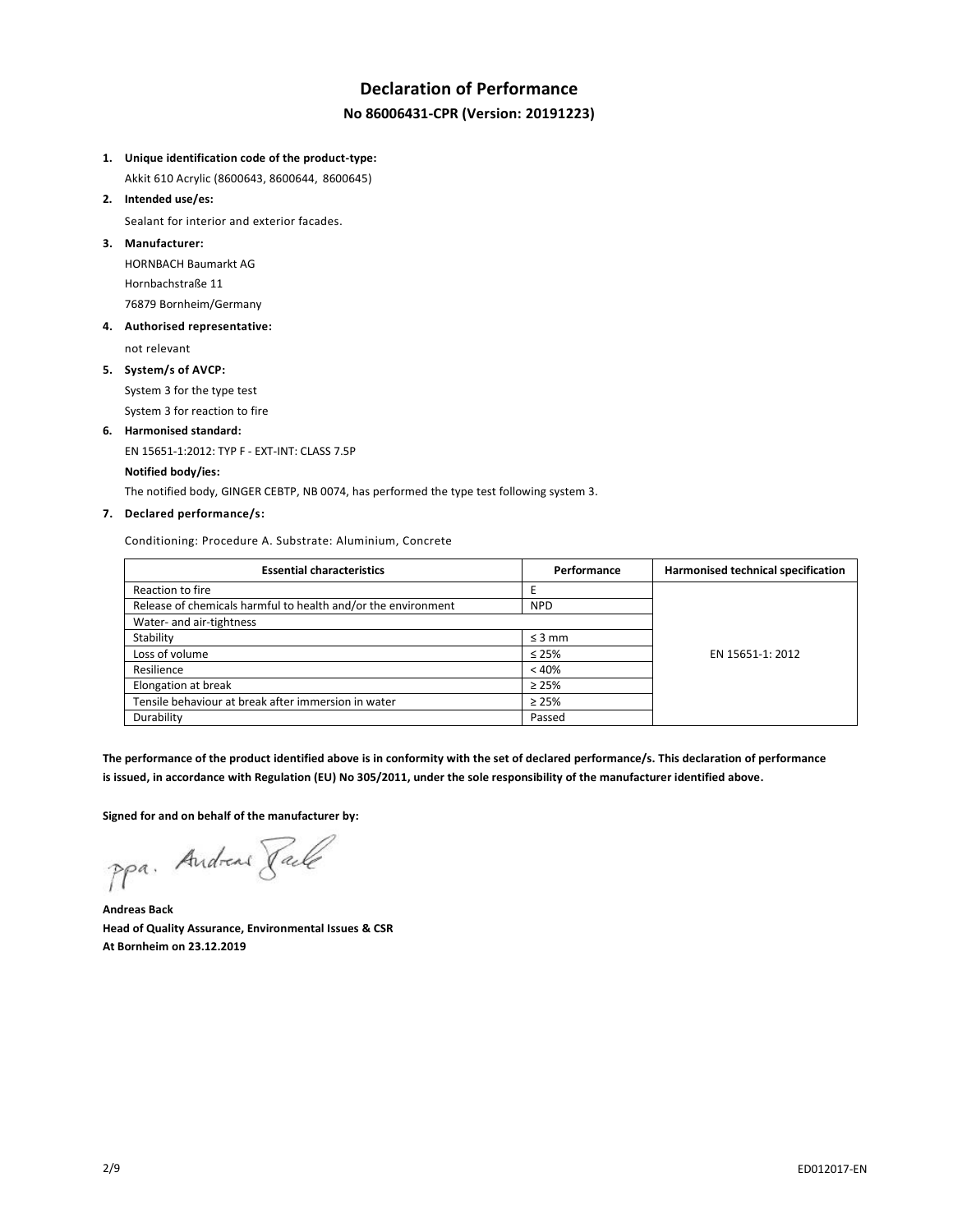## **Déclaration des Performances N <sup>o</sup> 86006431-CPR (Version 20191223)**

#### **1. Code d'identification unique du produit type :**

Akkit 610 Acrylique (8600643, 8600644, 8600645)

#### **2. Usage(s) prévu(s) :**

Produit d'étanchéité pour façades pour l'extérieur et l'intérieur.

#### **3. Fabricant :**

HORNBACH Baumarkt AG Hornbachstraße 11 76879 Bornheim/Germany

#### **4. Mandataire :**

non pertinent

#### **5. Système(s) d'évaluation et de vérification de la constance des performances :**

Système 3 pour le contrôle de type

Système 3 pour le comportement au feu

#### **6. Norme harmonisée :**

EN 15651-1:2012 : TYPE F - EXT-INT : CLASSE 7.5P

#### **Organisme(s) notifié(s) :**

L'institut agréé, GINGER CEBTP, NB 0074, a effectué le contrôle de type selon le système 3.

### **7. Performance(s) déclarées :**

Conditions : Comportement A. Substrat : Aluminium, Béton

| Caractéristiques essentielles                                                    | Performance | Spécifications techniques<br>harmonisées |
|----------------------------------------------------------------------------------|-------------|------------------------------------------|
| Comportement au feu                                                              |             |                                          |
| Dégagement de produits chimiques dangereux pour la santé et / ou l'environnement | <b>NPD</b>  |                                          |
| Etanchéité à l'eau et à l'air                                                    |             |                                          |
| Stabilité                                                                        | $\leq$ 3 mm |                                          |
| Perte de volume                                                                  | $\leq 25\%$ | EN 15651-1: 2012                         |
| Reprise élastique                                                                | < 40%       |                                          |
| Allongement à la rupture                                                         | $\geq$ 25 % |                                          |
| Allongement à la rupture après immersion dans l'eau                              | $\geq 25\%$ |                                          |
| Durabilité                                                                       | Réussi      |                                          |

**Les performances du produit identifié ci-dessus sont conformes aux performances déclarées. Conformément au règlement (UE) n <sup>o</sup> 305/2011, la présente déclaration des performances est établie sous la seule responsabilité du fabricant mentionné ci-dessus.**

**Signé pour le fabricant et en son nom par :**

ppa. Andreas Paule

**Andreas Back Directeur Management de la qualité & CSR À Bornheim, le 23.12.2019**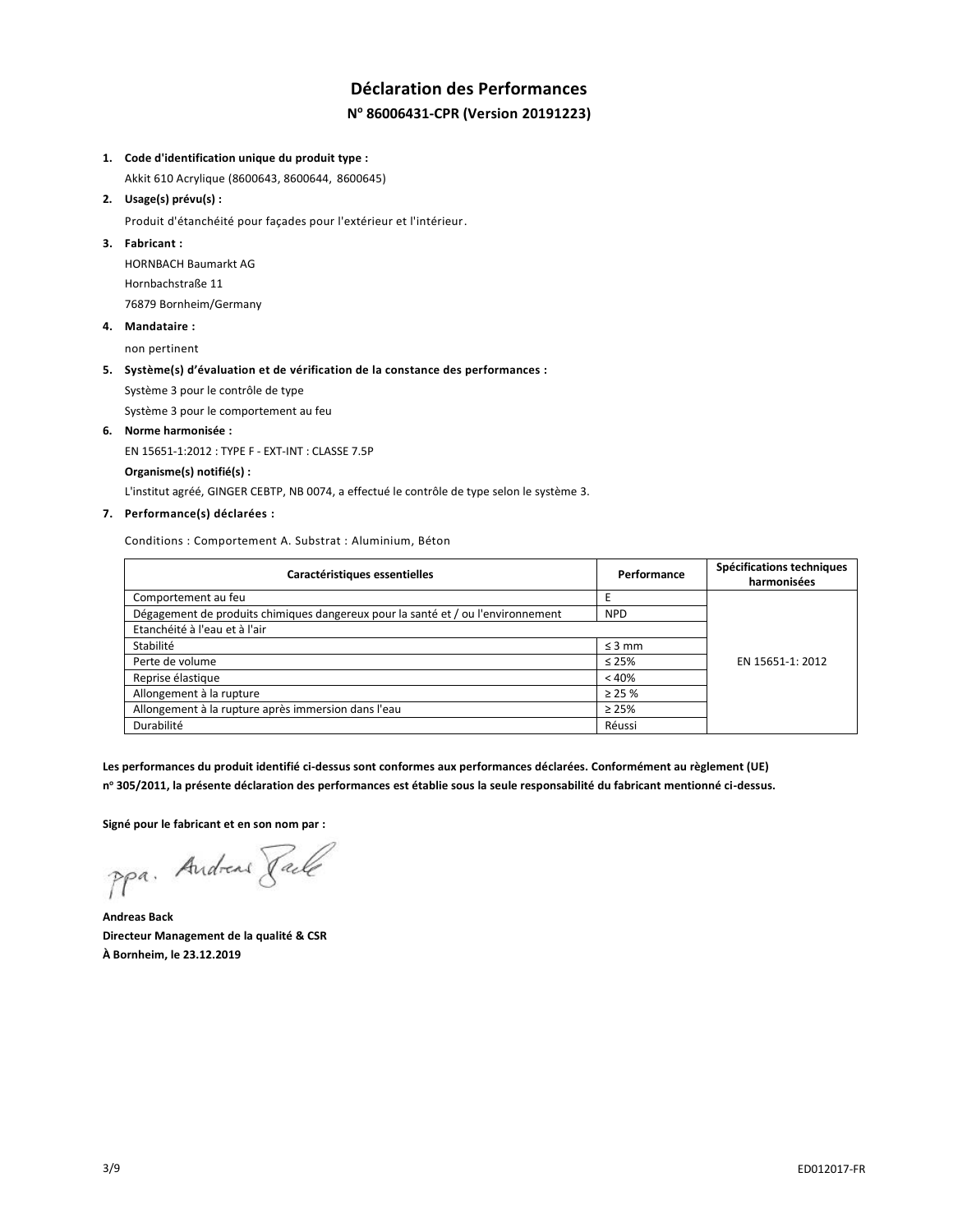## **Dichiarazione di Prestazione N. 86006431-CPR (Versione 20191223)**

#### **1. Codice di identificazione unico del prodotto-tipo:**

Akkit 610 Acryl (8600643, 8600644, 8600645)

**2. Usi previsti:**

Sigillante per facciate per interni ed esterni.

### **3. Fabbricante:**

HORNBACH Baumarkt AG Hornbachstraße 11 76879 Bornheim/Germany

#### **4. Mandatario:**

non rilevante

#### **5. Sistemi di VVCP:**

Sistema 3 per la prova di tipo

Sistema 3 per il comportamento antincendio

#### **6. Norma armonizzata:**

EN 15651-1:2012: TIPO F - EXT-INT: CLASSE 7.5P

#### **Organismi notificati:**

L'ente di notifica, GINGER CEBTP, NB 0074 ha realizzato la prova di tipo secondo il sistema 3.

#### **7. Prestazioni dichiarate:**

Condizionamento: Processo A. Substrato: Alluminio, Calcestruzzo

| Caratteristiche essenziali                                      | Prestazioni | Specifiche tecniche armonizzate |
|-----------------------------------------------------------------|-------------|---------------------------------|
| Comportamento antincendio                                       |             |                                 |
| Rilascio di agenti chimici dannosi per la salute e/o l'ambiente | <b>NPD</b>  |                                 |
| A tenuta d'acqua e aria                                         |             |                                 |
| Stabilità                                                       | $\leq$ 3 mm |                                 |
| Perdita di volume                                               | $\leq 25\%$ | EN 15651-1: 2012                |
| Resilienza                                                      | < 40%       |                                 |
| Allungamento a rottura                                          | $\geq 25\%$ |                                 |
| Allungamento alla rottura dopo immersione in acqua              | $\geq 25\%$ |                                 |
| Durevolezza                                                     | Superata    |                                 |

**La prestazione del prodotto sopra identificato è conforme all'insieme delle prestazioni dichiarate. La presente dichiarazione di responsabilità viene emessa, in conformità al regolamento (UE) n. 305/2011, sotto la sola responsabilità del fabbricante sopra identificato.**

**Firmato a nome e per conto del fabbricante da:**

ppa. Andreas Face

**Andreas Back Responsabile Qualità & CSR In Bornheim addì 23.12.2019**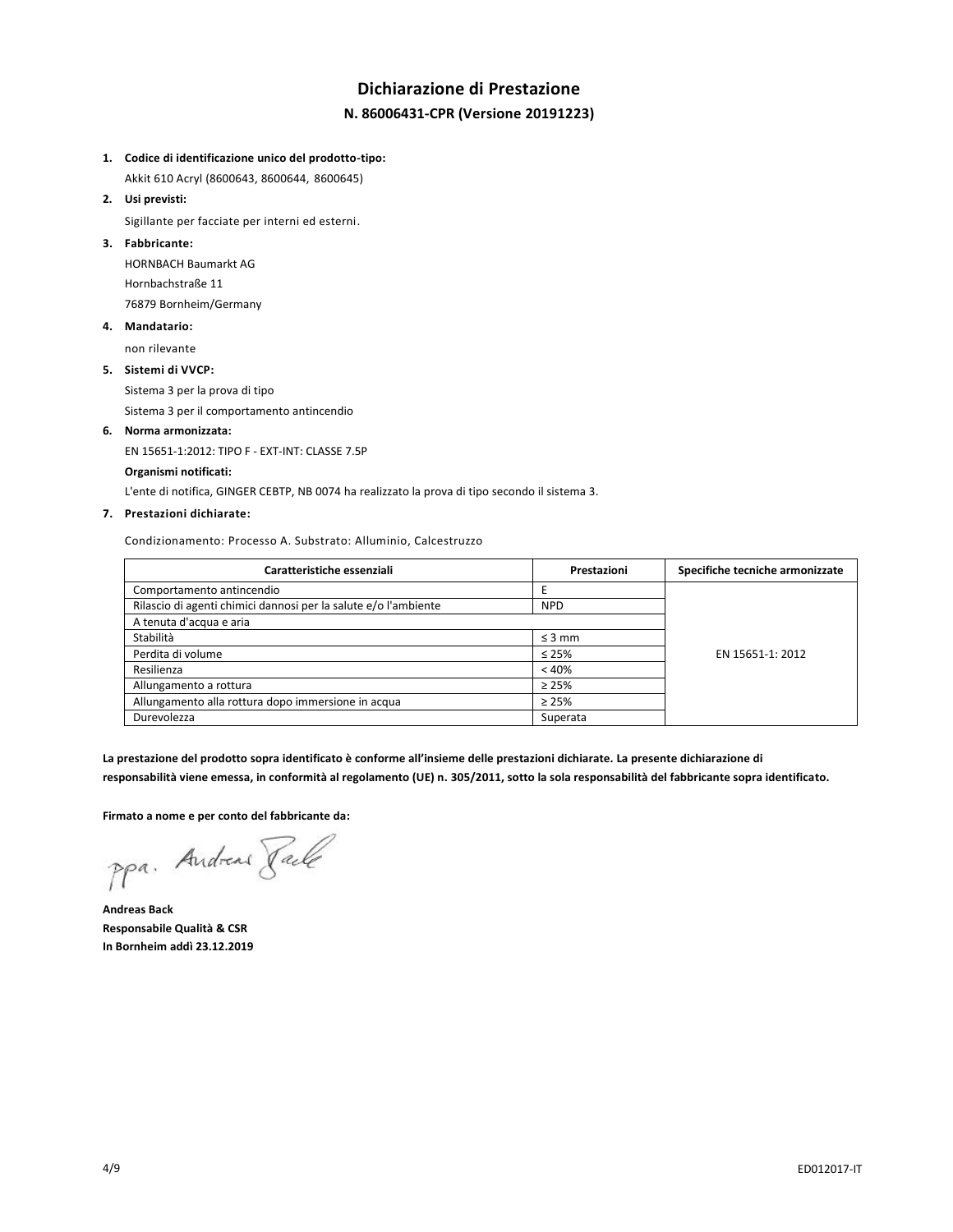## **Prestatieverklaring Nr. 86006431-CPR (Versie 20191223)**

#### **1. Unieke identificatiecode van het producttype:**

Akkit 610 Acryl (8600643, 8600644, 8600645)

**2. Beoogd(e) gebruik(en):**

Afdichtingsmiddel voor voorgevels, voor gebruik binnen en buiten.

### **3. Fabrikant:**

HORNBACH Baumarkt AG Hornbachstraße 11 76879 Bornheim/Germany

**4. Gemachtigde:**

niet relevant

#### **5. Het system of de systemen voor de beoordeling en verificatie van de prestatiebestendigheid:**

Systeem 3 voor de typetest

Systeem 3 voor het brandgedrag

#### **6. Geharmoniseerde norm:**

EN 15651-1:2012: TYP F - EXT-INT: KLASSE 7.5P

#### **Aangemelde instantie(s):**

De aangemelde instantie, GINGER CEBTP, NB 0074 heeft de typetest volgens het systeem 3 uitgevoerd.

#### **7. Aangegeven prestatie(s):**

Conditionering: Methode A. Substraat: Aluminium, Beton

| Essentiële kenmerken                                                              | Vermogen    | Geharmoniseerde<br>technische specificatie |
|-----------------------------------------------------------------------------------|-------------|--------------------------------------------|
| <b>Brandgedrag</b>                                                                |             |                                            |
| Vrijkomen van chemicaliën die gevaarlijk zijn voor de gezondheid en/of het milieu | <b>NPD</b>  |                                            |
| Water- en luchtdichtheid                                                          |             |                                            |
| Standvermogen                                                                     | $\leq$ 3 mm |                                            |
| Volumeverlies                                                                     | $\leq 25\%$ | EN 15651-1: 2012                           |
| Elastisch herstelvermogen                                                         | < 40%       |                                            |
| <b>Breukrek</b>                                                                   | $\geq 25\%$ |                                            |
| Treksterkte bij breuk na indompelen in water                                      | $\geq 25\%$ |                                            |
| Duurzaamheid                                                                      | Aangetoond  |                                            |

**De prestaties van het hierboven omschreven product zijn conform de aangegeven prestaties. Deze prestatieverklaring wordt in overeenstemming met Verordening (EU) nr. 305/2011 onder de exclusieve verantwoordelijkheid van de hierboven vermelde fabrikant verstrekt.**

**Ondertekend voor en namens de fabrikant door:**

ppa. Andreas Face

**Andreas Back hoofd Kwaliteitsmanagement & CSR Te Bornheim op 23.12.2019**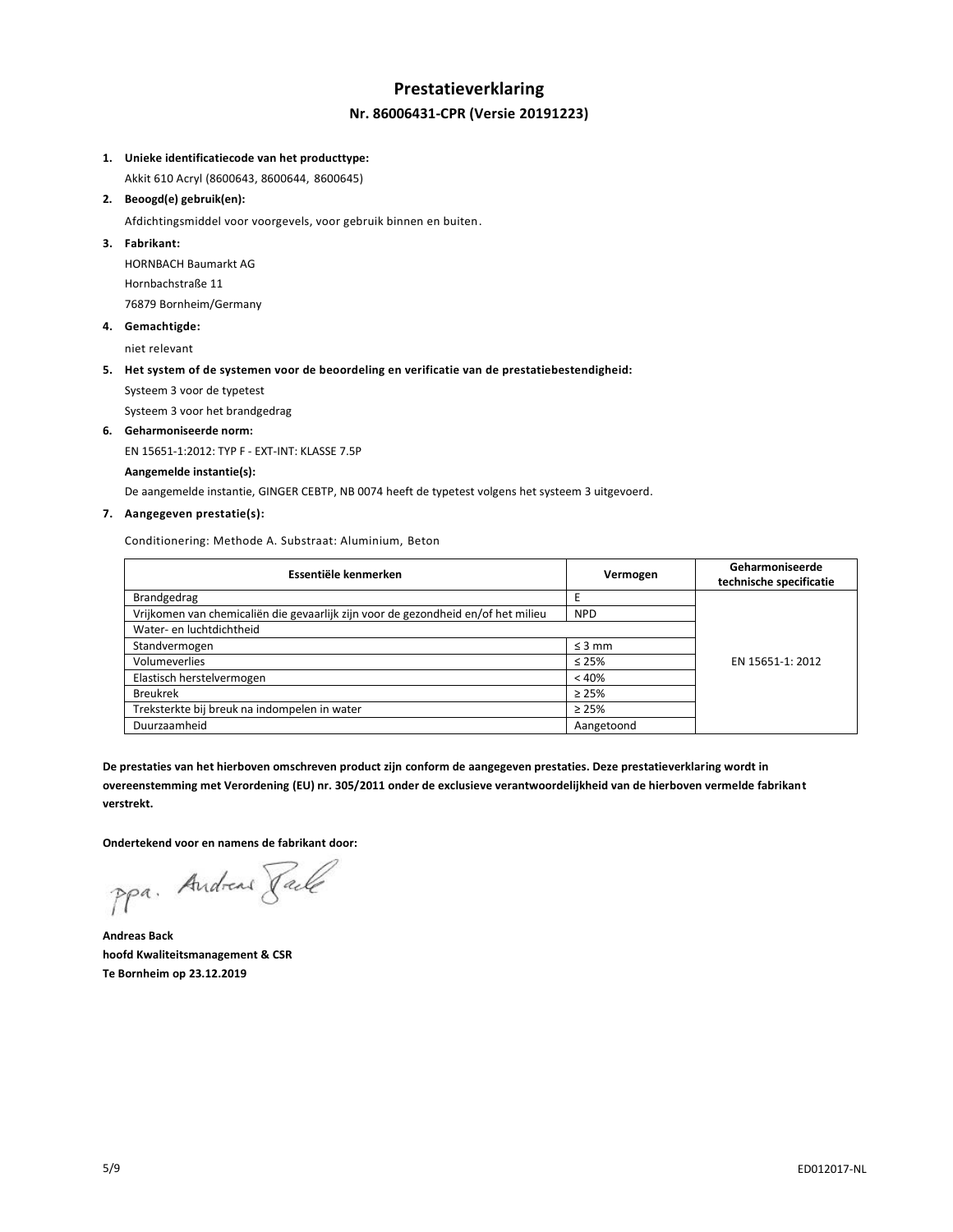## **Prestandadeklaration Nr 86006431-CPR (Version 20191223)**

#### **1. Produkttypens unika identifikationskod:**

Akkit 610 Akryl (8600643, 8600644, 8600645)

**2. Avsedd användning/avsedda användningar:**

Tätningsmedel för fasader i inom- och utomhusområden.

**3. Tillverkare:**

HORNBACH Baumarkt AG Hornbachstraße 11 76879 Bornheim/Germany

**4. Tillverkarens representant:**

ej relevant

#### **5. System för bedömning och fortlöpande kontroll av prestanda:**

System 3 för typprovning

System 3 för förhållningssätt vid brand

**6. Harmoniserad standard:**

EN 15651-1:2012: TYP F - EXT-INT: KLASS 7.5P

#### **Anmält/anmälda organ:**

Det officiella certifieringsorganet, GINGER CEBTP, NB 0074 har utfört typprovningen enligt system 3.

### **7. Angiven prestanda:**

Konditionering: Förfarande A. Substrat: aluminium, betong

| Väsentliga kännetecken                                | Prestanda   | <b>Harmoniserad teknisk</b><br>specifikation |
|-------------------------------------------------------|-------------|----------------------------------------------|
| Förhållningssätt vid brand                            |             |                                              |
| Utsläpp av hälso- och / eller miljöfarliga kemikalier | <b>NPD</b>  |                                              |
| Vatten- och lufttäthet                                |             |                                              |
| Stabilitet                                            | $\leq$ 3 mm |                                              |
| Volymförlust                                          | $\leq 25\%$ | EN 15651-1: 2012                             |
| Återställningsförmåga                                 | < 40%       |                                              |
| Brottöjning                                           | $\geq 25\%$ |                                              |
| Dragbeteende vid brott efter neddoppning i vatten     | $\geq 25\%$ |                                              |
| Beständighet                                          | godkänd     |                                              |

**Prestandan för ovanstående produkt överensstämmer med den angivna prestandan. Denna prestandadeklaration har utfärdats i enlighet med förordning (EU) nr 305/2011 på eget ansvar av den tillverkare som anges ovan.**

**Undertecknad på tillverkarens vägnar av:**

ppa. Andreas Paule

**Andreas Back ledare för kvalitetsmanagement & CSR Bornheim den 23.12.2019**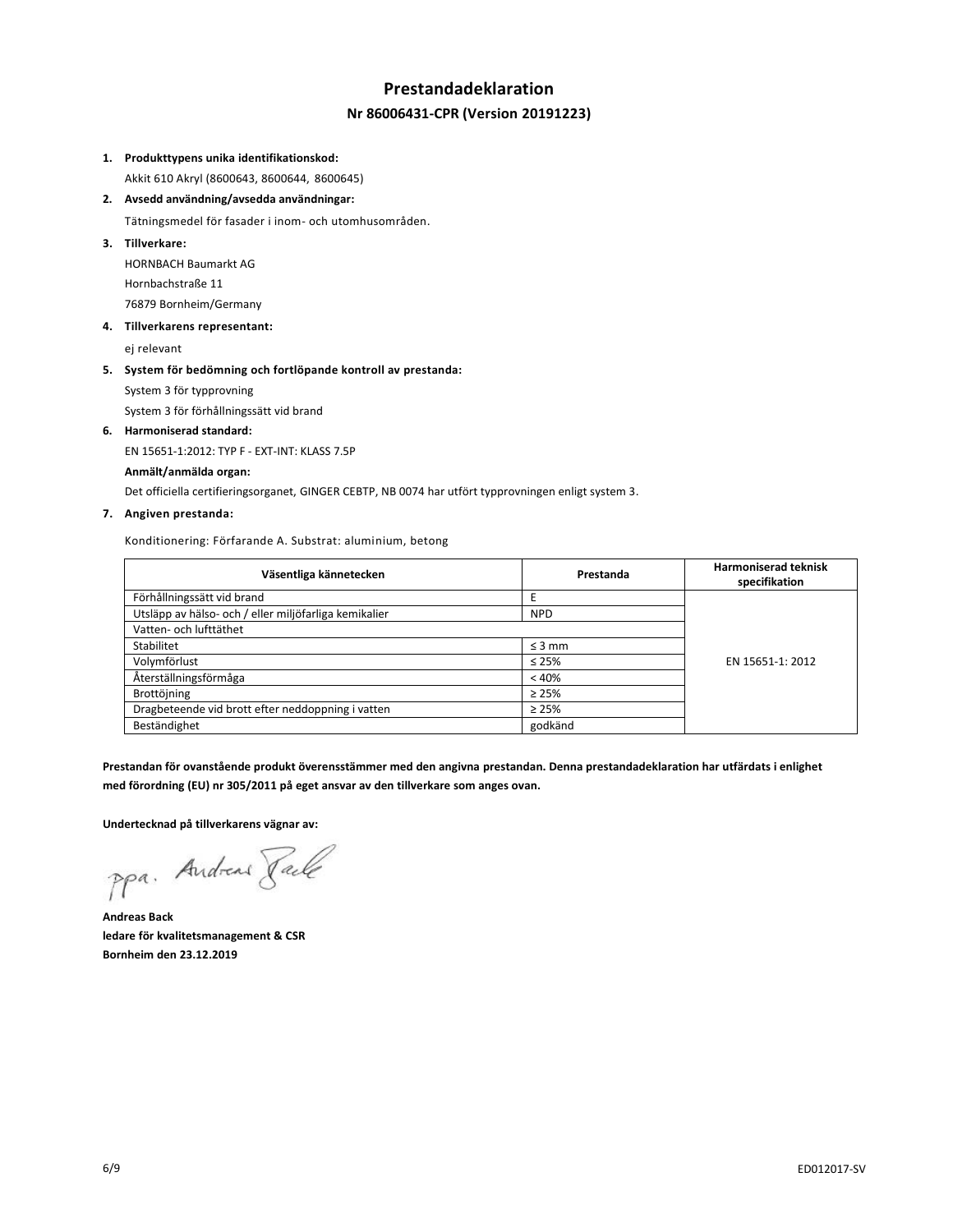## **Prohlášení o Vlastnostech č. 86006431-CPR (Verze 20191223)**

#### **1. Jedinečný identifikační kód typu výrobku:**

Akkit 610 akryl (8600643, 8600644, 8600645)

### **2. Zamýšlené/zamýšlená použití:**

Těsnicí prostředek na fasády pro vnitřní i venkovní prostory.

**3. Výrobce:**

HORNBACH Baumarkt AG Hornbachstraße 11 76879 Bornheim/Germany

### **4. Zplnomocněný zástupce:**

irelevantní

#### **5. Systém/systémy POSV:**

Systém 3 pro typovou zkoušku Systém 3 pro požární vlastnosti

## **6. Harmonizovaná norma:**

EN 15651-1:2012: TYP F - EXT-INT: Třída 7.5P

#### **Oznámený subjekt/oznámené subjekty:**

Notifikované místo, GINGER CEBTP, NB 0074 provedlo typovou zkoušku podle systému 3.

### **7. Deklarovaná vlastnost/Deklarované vlastnosti:**

Nastavení podmínek: Postup A. Substrát: Hliník, Beton

| Podstatné vlastnosti                                               | Výkon       | Harmonizovaná technická specifikace |
|--------------------------------------------------------------------|-------------|-------------------------------------|
| Požární vlastnosti                                                 |             |                                     |
| Uvolňování zdraví a/nebo životnímu prostředí škodlivých chemikálií | <b>NPD</b>  |                                     |
| Vodotěsnost a vzduchotěsnost                                       |             |                                     |
| Stabilita                                                          | $\leq$ 3 mm |                                     |
| Objemová ztráta                                                    | $\leq 25\%$ | EN 15651-1: 2012                    |
| Elastické zotavení                                                 | < 40%       |                                     |
| Mezní protažení                                                    | $\geq 25\%$ |                                     |
| Mezní protažení po ponoření do vody                                | $\geq 25\%$ |                                     |
| Trvanlivost                                                        | Obstál      |                                     |

**Vlastnosti výše uvedeného výrobku jsou ve shodě se souborem deklarovaných vlastností. Toto prohlášení o vlastnostech se v souladu s nařízením (EU) č. 305/2011 vydává na výhradní odpovědnost výrobce uvedeného výše.**

**Podepsáno za výrobce a jeho jménem:**

ppa. Andreas Face

**Andreas Back vedoucí oddělení kvality & CSR V Bornheim dne 23.12.2019**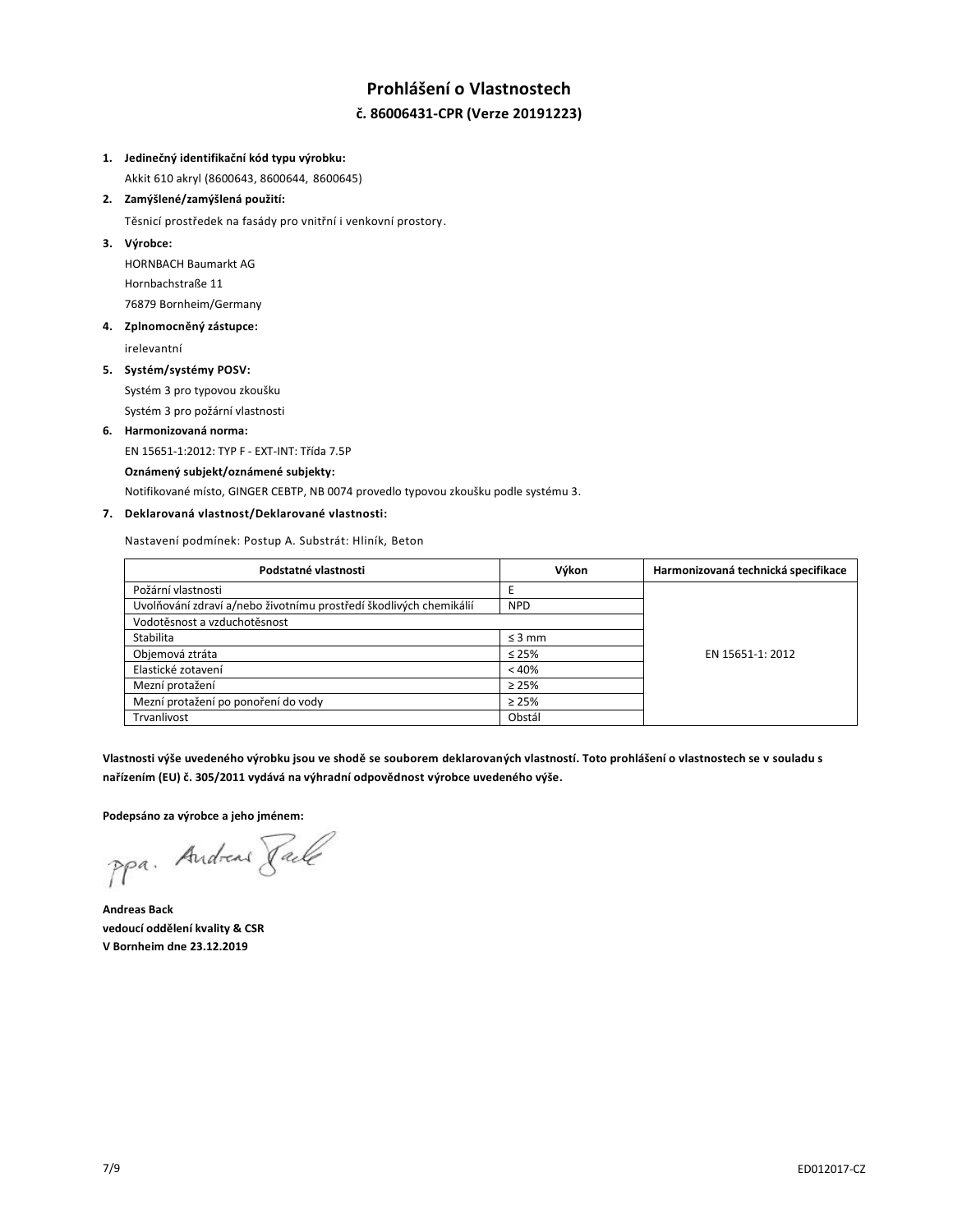## **Vyhlásenie o Parametroch č. 86006431-CPR (Verzia 20191223)**

## **1. Jedinečný identifikačný kód typu výrobku:**

Akkit 610 akryl (8600643, 8600644, 8600645)

**2. Zamýšľané použitie/použitia:**

Tesniaci prostriedok na fasády v interiéri a exteriéri.

**3. Výrobca:**

HORNBACH Baumarkt AG Hornbachstraße 11 76879 Bornheim/Germany

#### **4. Splnomocnený zástupca:**

irelevantný

## **5. Systém(-y) posudzovania a overovania nemennosti parametrov:** Systém 3 na skúšku typu

Systém 3 pre správanie sa pri požiari

#### **6. Harmonizovaná norma:**

EN 15651-1:2012: TYP F - EXT-INT: TRIEDA 7.5P

#### **Notifikovaný(-é) subjekt(-y):**

Notifikačné miesto, GINGER CEBTP, NB 0074 skúšku typu podľa systému 3.

### **7. Deklarované parametre:**

Uskladnenie: Proces A. Substrát: Hliník, Betón

| Podstatné znaky                                                           | Výkon       | Harmonizované technické<br>špecifikácie |
|---------------------------------------------------------------------------|-------------|-----------------------------------------|
| Správanie sa pri požiari                                                  |             |                                         |
| Uvoľňovanie zdraviu škodlivých a/alebo ekologicky nebezpečných chemikálií | <b>NPD</b>  |                                         |
| Hustota vody alebo vzduchu                                                |             |                                         |
| Priľnavosť                                                                | $\leq$ 3 mm |                                         |
| Strata objemu                                                             | $\leq 25\%$ | EN 15651-1: 2012                        |
| Možnosti spätného prestavenia                                             | < 40%       |                                         |
| Rozpínanie pri prasknutí                                                  | $\geq 25\%$ |                                         |
| Ťažné vlastnosti pri prasknutí po ponorení do vody                        | $\geq 25\%$ |                                         |
| Životnosť                                                                 | V poriadku  |                                         |

**Uvedené parametre výrobku sú v zhode so súborom deklarovaných parametrov. Toto vyhlásenie o parametroch sa v súlade s nariadením (EU) č. 305/2011 vydáva na výhradnú zodpovednosť uvedeného výrobcu.**

**Podpísal(-a) za a v mene výrobcu:**

ppa. Andreas Face

**Andreas Back vedúci manažmentu kvality & CSR V Bornheim dňa 23.12.2019**